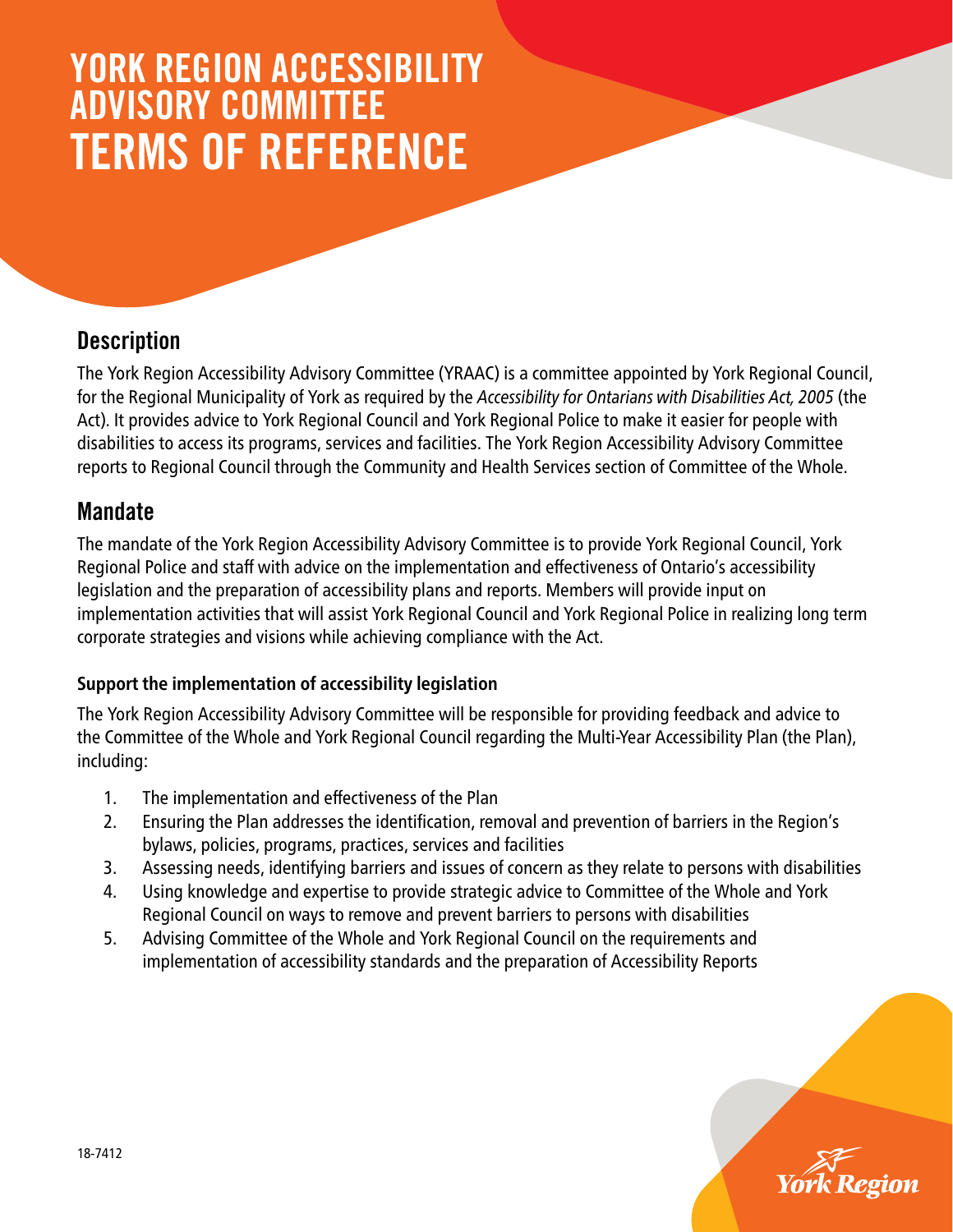#### **Provide feedback and advice on creating, improving and maintaining access to services and facilities, to persons with disabilities**

The York Region Accessibility Advisory Committee will be responsible for:

- 1. Advising Committee of the Whole and York Regional Council on the accessibility of buildings, structures or premises (or parts thereof) that the Region purchases, constructs, significantly renovates, leases and uses as a Regional municipal building, as required
- 2. Performing other functions that are specified in accessibility legislation
- 3. All matters brought before the York Region Accessibility Advisory Committee should fall within the Accessibility Mandate set out in these Terms of Reference

The York Region Accessibility Advisory Committee will be responsible for ensuring all matters brought before its members for discussion and consideration will:

- 1. Directly relate to the Region's efforts to be accessible and inclusive as expressed in Vision 2051
- 2. Focus on accessibility matters directly related to the Region's obligations to implement and maintain the requirements of all applicable accessibility legislation
- 3. Be directed to Regional staff if the accessibility matters fall outside of its mandate

## **Definitions**

**"Accessibility Legislation"** means *Ontario's Accessibility for Ontarians with Disabilities Act, 2005*, and its' regulations, standards and policy directives that are implemented by the Province of Ontario in support of this legislation.

**"Accessibility Report"** means a compliance report that a person or organization must file with the Province if an accessibility standard applies to the person or organization.

"**Accessibility Standard"** means a rule that persons and organizations must follow to identify, remove and prevent barriers to accessibility.

**"Barrier"** means anything that prevents a person with a disability from fully participating in all aspects of society because of his or her disability, including a physical barrier, an architectural barrier, information and communications barrier, an attitudinal barrier, a technological barrier, a policy or practice; ("obstacle").

**"Disability"** as defined in the Ontario Human Rights Code means:

- (a) Any degree of physical disability, infirmity, malformation or disfigurement that is caused by bodily injury, birth defect or illness and, without limiting the generality of the foregoing, includes diabetes mellitus, epilepsy, a brain injury, any degree of paralysis, amputation, lack of physical co-ordination, blindness or visual impediment, deafness or hearing impediment, muteness or speech impediment, or physical reliance on a guide dog or other animal or on a wheelchair or other remedial appliance or device
- (b) A condition of mental impairment or a developmental disability
- (c) A learning disability, or a dysfunction in one or more of the processes involved in understanding or using symbols or spoken language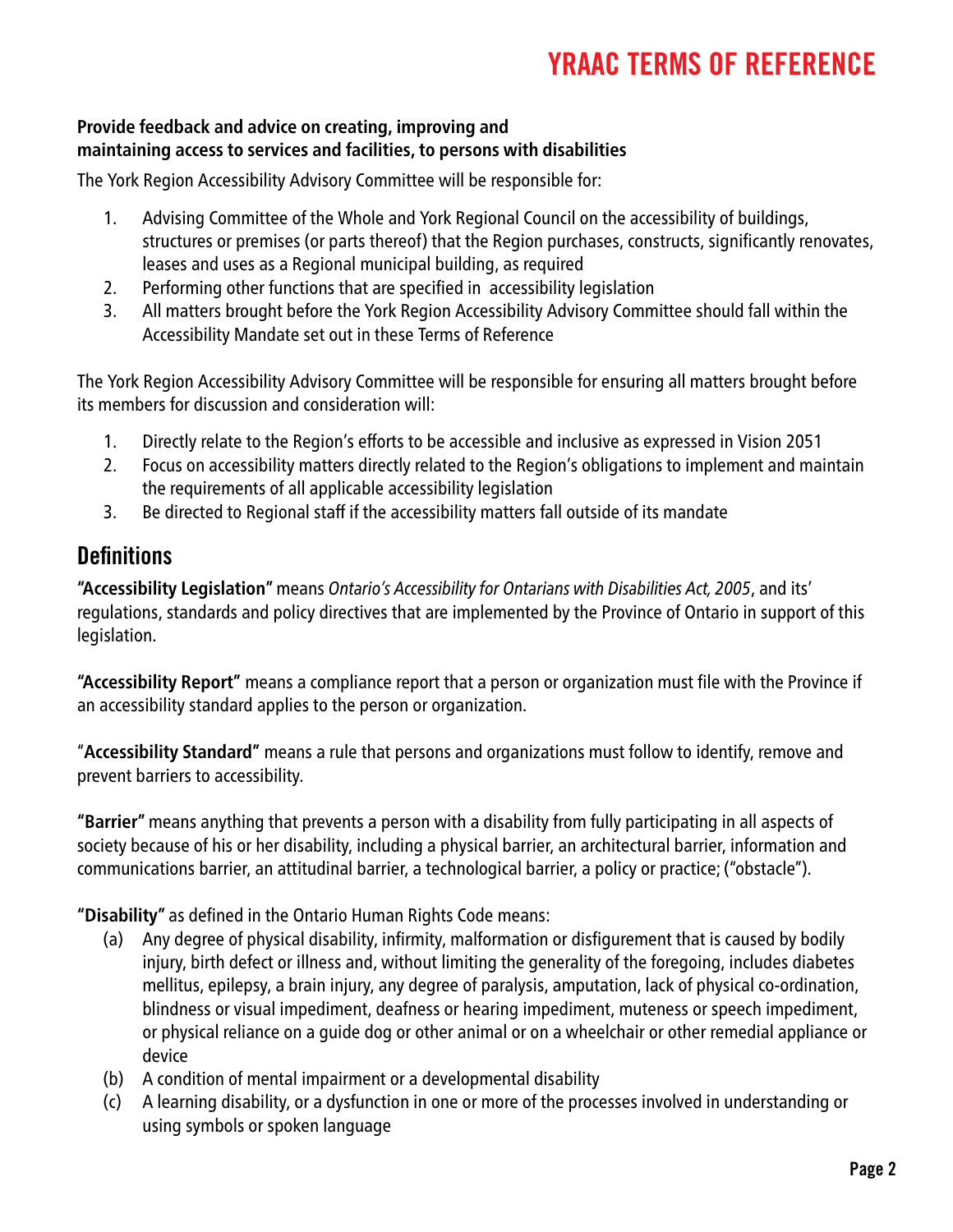- (d) A mental disorder
- (e) An injury or disability for which benefits were claimed or received under the insurance plan established under the *Workplace Safety and Insurance Act, 1997*

**"Multi-Year Accessibility Plan"** is a document approved by York Regional Council and is made available to the public. The plan includes:

- (a) The Region's workplan to identify, remove and prevent barriers to people with disabilities and to meet its requirements under the *Accessibility for Ontarians with Disabilities Act, 2005*
- (b) All other information and actions required under the *Ontarians with Disabilities Act, 2001* and A*ccessibility for Ontarians with Disabilities Act, 2005*

**"The Region"** means The Regional Municipality of York

**"York Regional Police"** includes its governing body the York Regional Police Services Board.

## Membership

#### **Composition**

The York Region Accessibility Advisory Committee will have a minimum of seven to a maximum of fifteen members from across the Region including three members of Council. The Regional Chair is an ex-officio member. The majority of members must be residents of York Region with a range of disabilities representative of urban, urbanizing and rural areas of York Region.

Membership may also include:

York Region residents who may not have a disability, but may be selected based on their interest or particular expertise in the identification, removal and prevention of barriers. Individuals from organizations representing people with disabilities and that provide services to York Region residents, but may not be a resident of York Region.

York Regional Council has final approval of the representatives to ensure the York Region Accessibility Advisory Committee is reflective of the diversity of York Region and the disability community. Resident members will be required to sign a Committee Membership Responsibility Agreement (see Appendix 1).

#### **Qualifications**

To support the delivery of the York Region Accessibility Advisory Committee's mandate, preference will be given to persons with experience and knowledge of accessibility matters, including accessibility legislation and disability awareness.

#### **Eligibility Considerations**

Individuals appointed to the York Region Accessibility Advisory Committee will:

1. Be eligible to vote in York Region, as set out in Ontario's *Municipal Elections Act, 1996*. Individuals who represent organizations, that provide services in York Region, to the Region's residents with disabilities, may be appointed to the York Region Accessibility Advisory Committee without having to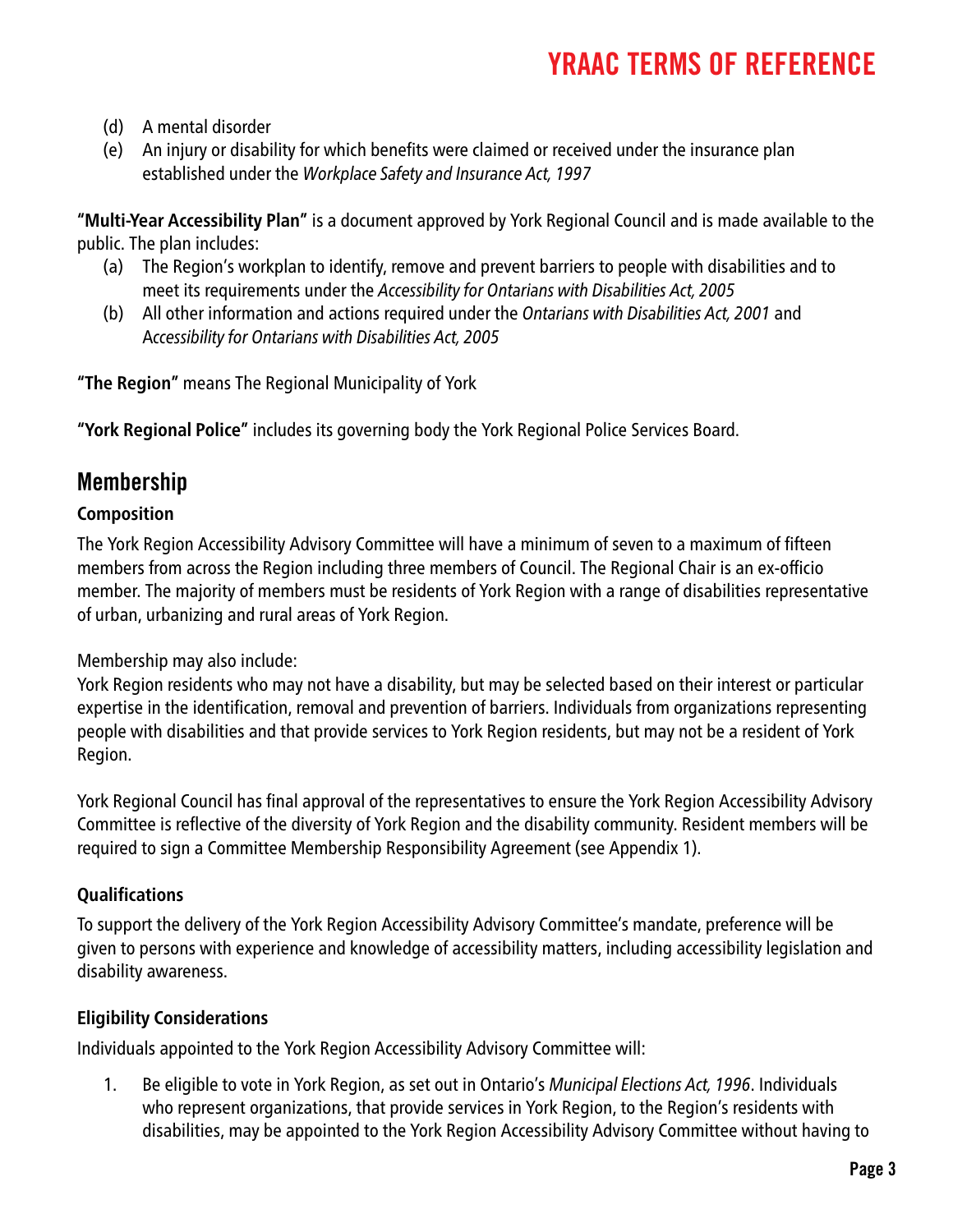be eligible to vote in York Region

- 2. Not be engaged in any unresolved litigation with the Region or its Boards
- 3. Not be an employee of York Region and York Regional Police

#### **Recruitment**

The call for citizen representation will be publicly advertised through local and ethnic media, social media, local municipalities, Regional information kiosks and facilities and community agencies that represent people with disabilities. Applications will be offered online and in alternate formats and will be submitted to the Office of the Regional Clerk. Qualified applicants will be interviewed by a panel of Regional staff.

## Terms of Office

- 1. Members appointed to the York Region Accessibility Advisory Committee will serve for a term of up to four years to coincide with the term of York Regional Council. Citizen members who have served for one term are eligible for re-appointment without application for the next four (4) years. Members may serve for a maximum of two consecutive Council terms, subject to Council approval
- 2. Citizen members who have served for the maximum term will not be eligible for re-appointment for the next four (4) years
- 3. If a citizen member is appointed in the middle of a term, the maximum term of a citizen member will not exceed eight (8) consecutive years

### Appointment of Chair and Vice-Chair

The York Region Accessibility Advisory Committee Chair will be a member of York Regional Council appointed by Council. The York Region Accessibility Advisory Committee will elect a Vice-Chair.

## Membership Review

The membership will be reviewed and evaluated annually by staff based on the ability of members to carry out advisory duties; attendance; participation; legislative requirements, and a member's ability to fulfill the requirements as outlined in the Membership Responsibility Agreement (see Appendix 1).

## Resignation of Members

Resignation of a member during the term must be given in writing to the Chair of the York Region Accessibility Advisory Committee, who will advise York Regional Council through the Committee of the Whole. York Regional Council or the Regional Chair may choose to appoint another member to serve the remainder of the term. To maintain a high level of commitment, members may be required to resign if they have been absent for three consecutive meetings without good cause.

## Membership Responsibility

Each member of the York Region Accessibility Advisory Committee is an independent representative of the Committee and should aim to represent the concerns of multiple disabilities and groups. Members are:

- 1. Expected to be familiar with the accessibility legislation and these Terms of Reference
- 2. Expected to work together for the purpose of developing a common approach that is reasonable and practical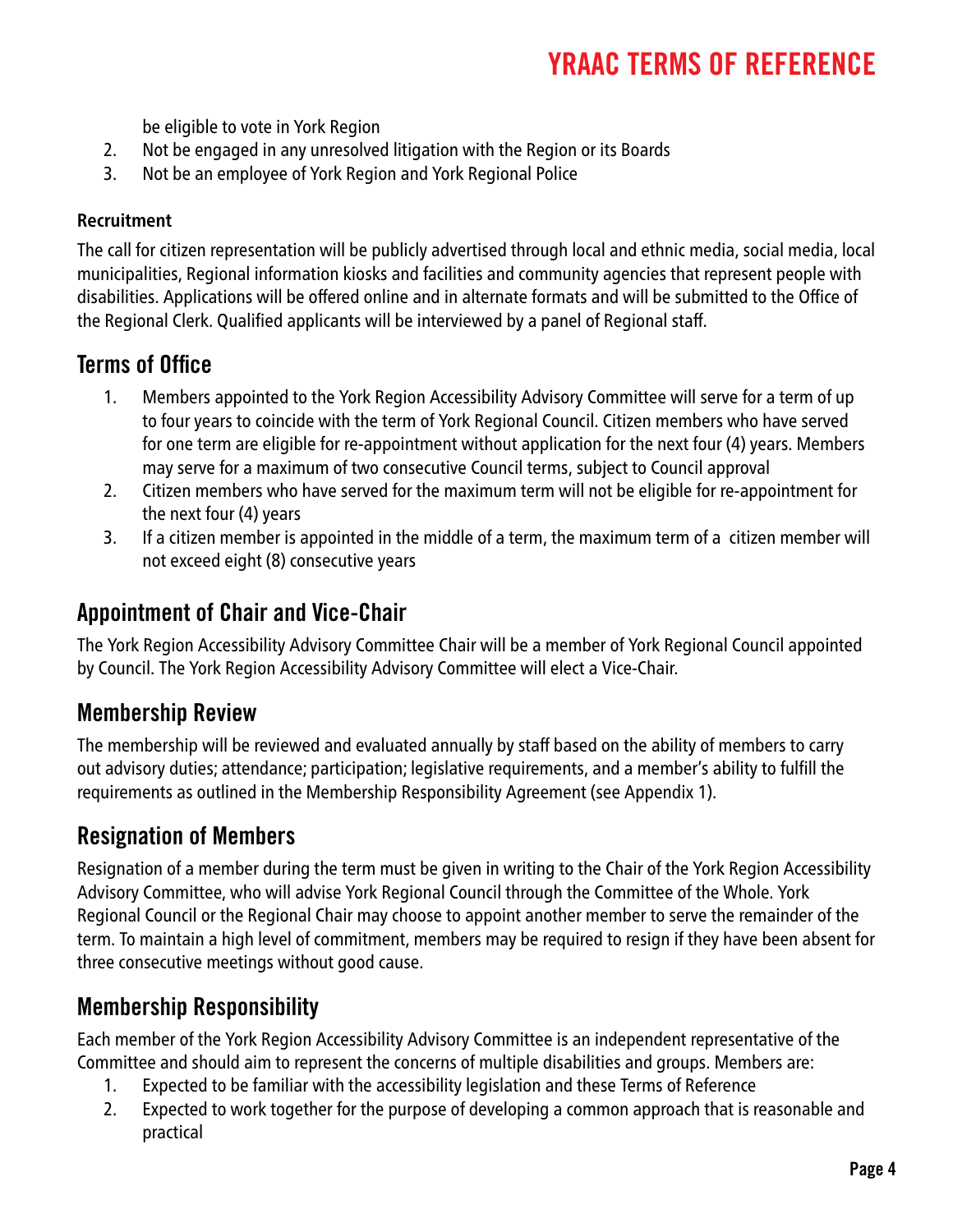- 3. Expected to contribute their expertise actively during meetings
- 4. Required to declare any situation that is, or has the potential to be, a conflict of interest
- 5. Subject to the requirements of the Membership Responsibility Agreement (see Appendix 1)

## Reimbursement of Expenses

Citizen members of the York Region Accessibility Advisory Committee serve without remuneration. Citizen members will be compensated by the Region for any approved travel expenses related to carrying out their duties as York Region Accessibility Advisory Committee members following the Region's expense claims policy. Reimbursement of any approved travel expenses will be made at the end of each calendar year.

## Meetings

A majority of the membership will constitute a quorum with at least one member of York Regional Council and one citizen member present, unless the membership is comprised of an equal number, in which case the quorum is one-half of the membership.

York Region Accessibility Advisory Committee meetings will be held every other month. No meetings are held in July and August. Additional meetings may be scheduled by the Chair of the York Region Accessibility Advisory Committee as needed. Meetings will be held at the Region's Administrative Centre located at 17250 Yonge Street in the Town of Newmarket, except as otherwise directed by the York Region Accessibility Advisory Committee.

Meetings will be open to the public and will be conducted following York Region's [Procedure Bylaw](http://www.york.ca/wps/portal/yorkhome/yorkregion/yr/bylaws/procedurebylaw/!ut/p/a1/jY_NDoIwEISfhQcwuzT89NrUaFskeLP2YioiNkEgiBp9epF4VZzbTL7ZzYABDaa2N1fa3jW1rd7eRDvJllKIBFUWUI4MM6ZITJEm8QBsBwC_iOFUX_3xgHQpT0swre1PM1cfG9D7R2XvF9Bt1-TF4doVYwAbMOM9QoJI-BwVioyiXMTrcE6FjzycABLyAX4sas_6uRLoJPO8F9QLlQQ!/dl5/d5/L2dBISEvZ0FBIS9nQSEh/#.W7NrkS8ZPEZ), unless otherwise stated in these Terms of Reference. Public notice of any location changes for meetings will be made in advance of the meeting.

Members who are persons with disabilities will be provided with the supports or resources related to their disability and that are deemed necessary for the member to participate on the York Region Accessibility Advisory Committee.

## Staff Support

Community and Health Services Department staff will provide expertise and other assistance to the York Region Accessibility Advisory Committee.

The Regional Clerk's Office will coordinate and support the Committee's meetings. Regional staff will coordinate involvement of other Regional Departments, including York Regional Police as necessary and prepare reports as required for the work of the Committee.

Any support required by a subcommittee or working group that may be struck and approved by York Regional Council will be determined on an ad-hoc basis dependent on the needs of the subcommittee and the availability of resources.

Expenses for the normal ongoing work of the York Region Accessibility Advisory Committee will be provided as part of the Region's operating budget.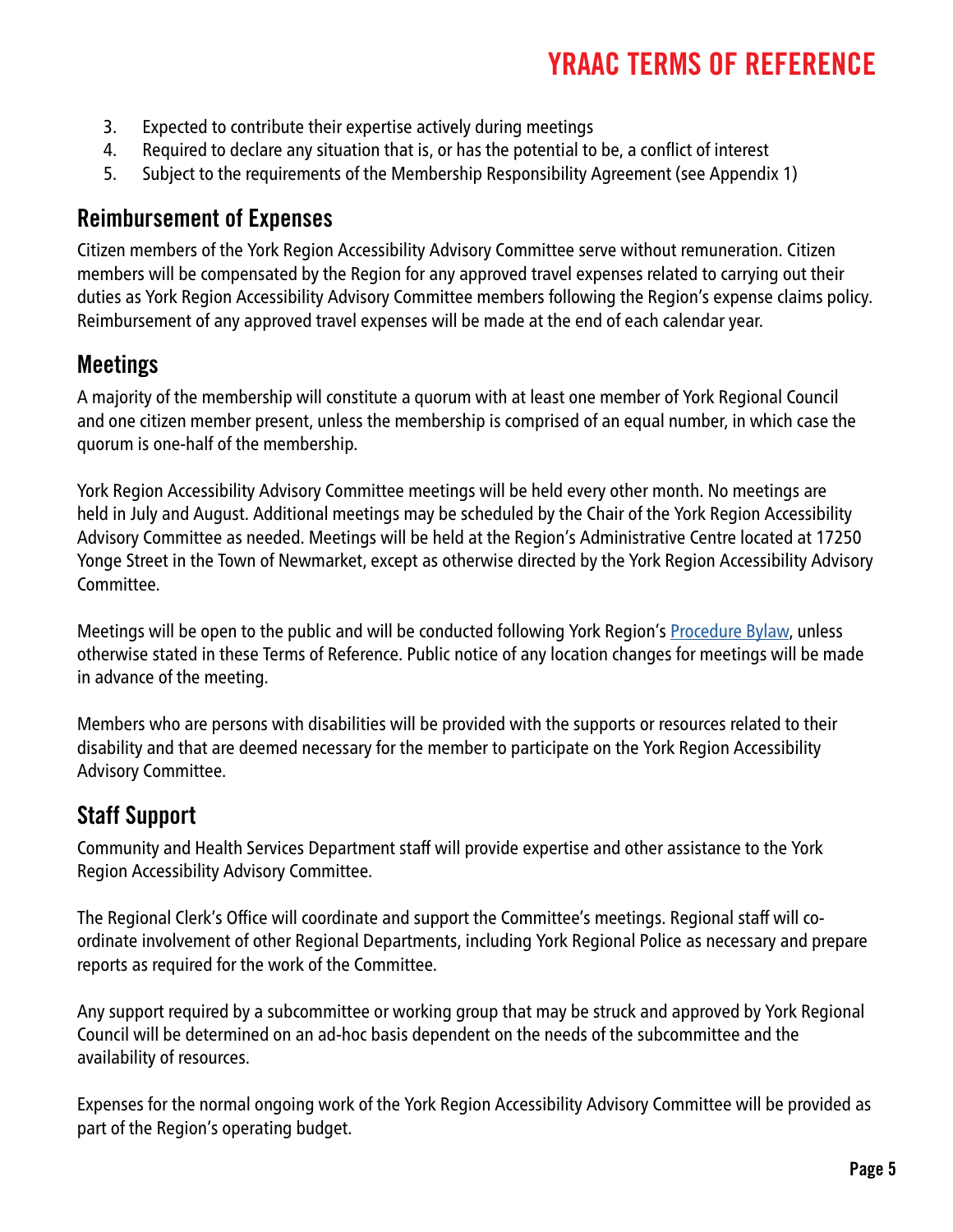### Conduct and Procedures

#### **General**

Where not otherwise specified in these Terms of Reference, conduct and procedures of the York Region Accessibility Advisory Committee will be conducted following the [Region's Procedure Bylaw](http://www.york.ca/wps/portal/yorkhome/yorkregion/yr/bylaws/procedurebylaw/!ut/p/a1/jY_NDoIwEISfhQcwuzT89NrUaFskeLP2YioiNkEgiBp9epF4VZzbTL7ZzYABDaa2N1fa3jW1rd7eRDvJllKIBFUWUI4MM6ZITJEm8QBsBwC_iOFUX_3xgHQpT0swre1PM1cfG9D7R2XvF9Bt1-TF4doVYwAbMOM9QoJI-BwVioyiXMTrcE6FjzycABLyAX4sas_6uRLoJPO8F9QLlQQ!/dl5/d5/L2dBISEvZ0FBIS9nQSEh/#.W7NsFi8ZPEZ).

#### **Conflict of Interest**

Citizen member conflict of interest matters will be addressed through the York Region Accessibility Advisory Committee Membership Responsibility Agreement (see Appendix 1). The Agreement must be signed by all members.

#### **Reporting Structure**

Activities of the York Region Accessibility Advisory Committee will be reported to York Regional Council through the Community and Health Services section of the Committee of the Whole through circulation of minutes of the meeting.

#### **Amendments to the Terms of Reference**

These Terms of Reference will be reviewed and amended in the fourth year of every Council term. York Regional Council will have the authority to make changes to these Terms of Reference as required.

Created: December 2002 Updated: May 2018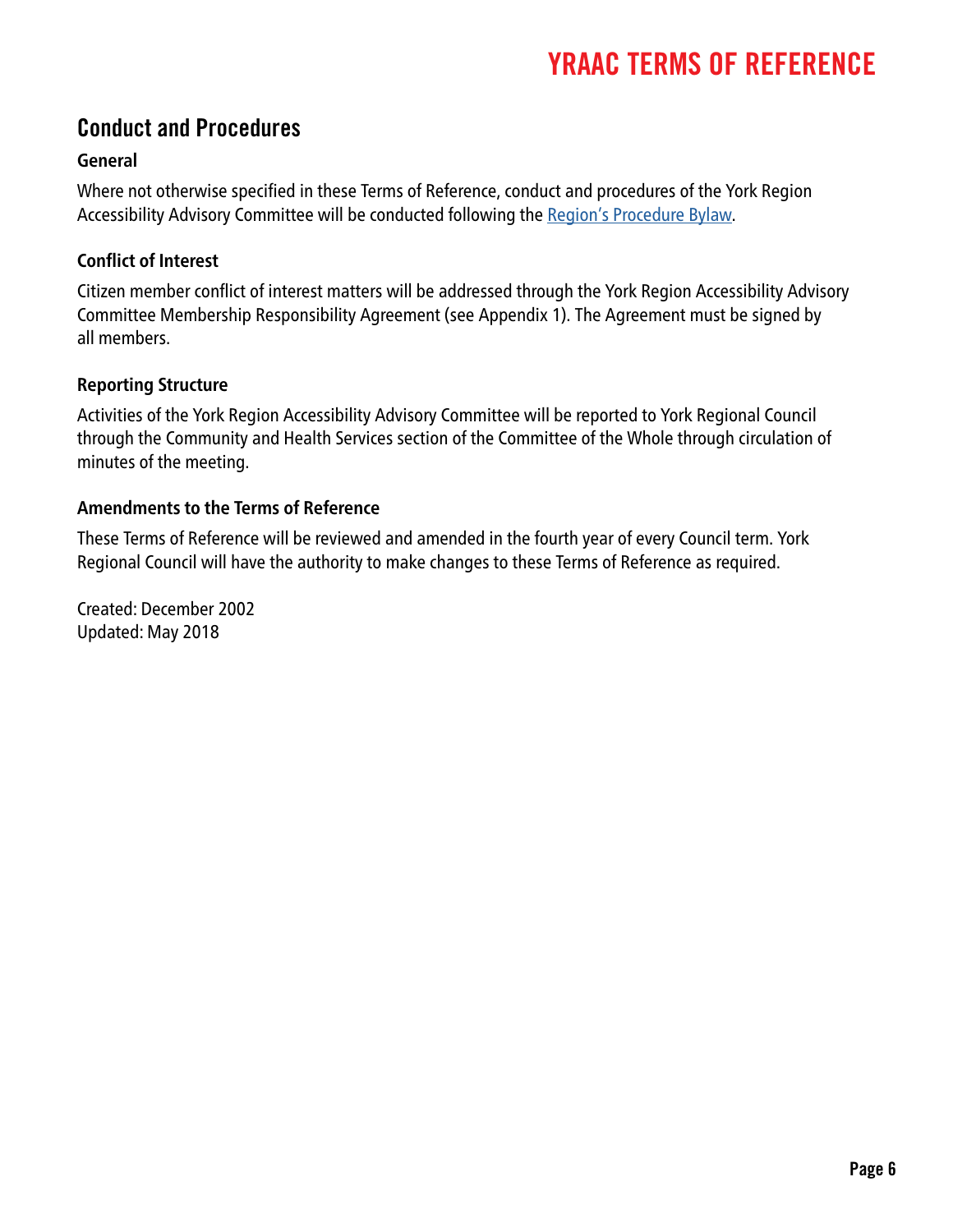This agreement is only to be signed by applicants who have accepted the appointment to the York Region Accessibility Advisory Committee

#### **Membership Responsibility Agreement**

I, the contract of the state of the state of  $\blacksquare$  [NAME], understand I have the following responsibilities as a member of the York Region Accessibility Advisory Committee.

My role is to:

- Assist York Regional Council in making it easier for people with disabilities to access York Region's programs, services and facilities by offering feedback and advice on the implementation of Ontario's Accessibility Legislation
- Assist York Regional Council in improving social and health supports in York Region as expressed in the Region's Vision 2051 document
- Aid in the identification, removal and prevention of barriers to people with disabilities

As a member of the York Region Accessibility Advisory Committee, I understand and agree to carry out the responsibilities set out in this Membership Responsibility Agreement and further detailed in the Terms of Reference.

I understand that if I fail to fulfill these responsibilities, I may be removed as a member of the York Region Accessibility Advisory Committee.

#### **Responsibilities**

- 1. It is considered a conflict of interest if I give advice, in the course of carrying out my duties, that directly benefits my personal, financial or business interests
- 2. I am ultimately responsible and accountable for using good judgement in the course of carrying out my duties
- 3. If I am asked to speak publicly to an organization or professional association, as a member of the York Region Accessibility Advisory Committee I must notify the Region
- 4. If I choose to speak as a private citizen at a conference, meeting or other public forum and I am not speaking as a representative of the Region, I understand that I do not appear to represent the opinion or policy of the Region and may not present any information I have received or reviewed as a result of my membership on the York Region Accessibility Advisory Committee
- 5. If I am approached by the media I will refer all inquiries to the Region's Community and Health Services Department
- 6. I understand that the information discussed at York Region Accessibility Advisory Committee meetings becomes public record